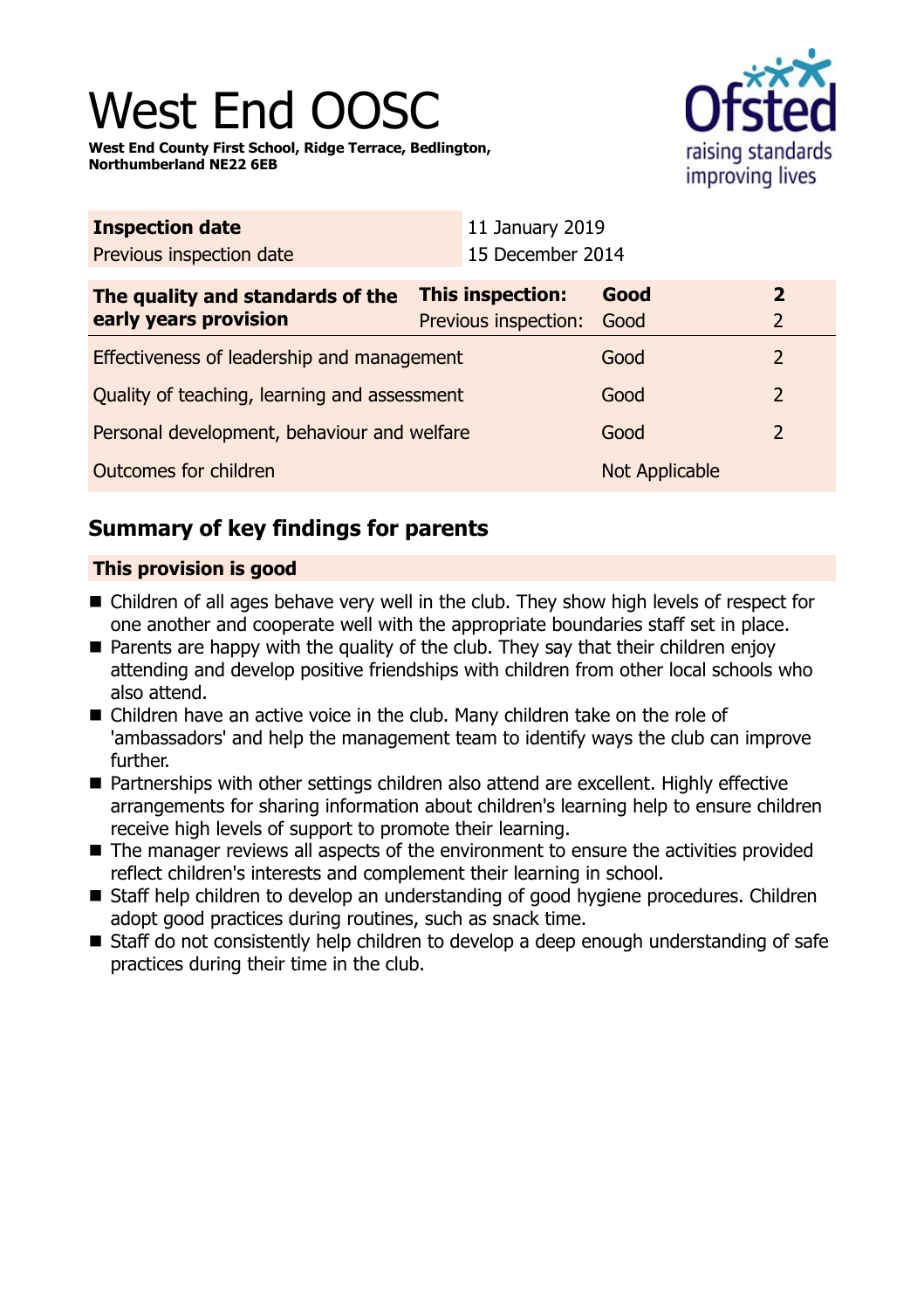## **What the setting needs to do to improve further**

#### **To further improve the quality of the early years provision the provider should:**

 $\blacksquare$  help children to develop a deeper understanding of practices that ensure their safety during their time in the club.

### **Inspection activities**

- $\blacksquare$  The inspector observed the activities indoors and the interactions between staff and children.
- The inspector talked to staff and children at appropriate times during the inspection.
- $\blacksquare$  The inspector completed a joint observation with the club manager.
- $\blacksquare$  The inspector held a meeting with the club manager and provider. She looked at relevant documentation and evidence of the suitability of staff working in the club.
- $\blacksquare$  The inspector spoke to parents during the inspection and took account of their views.

**Inspector** Nicola Jones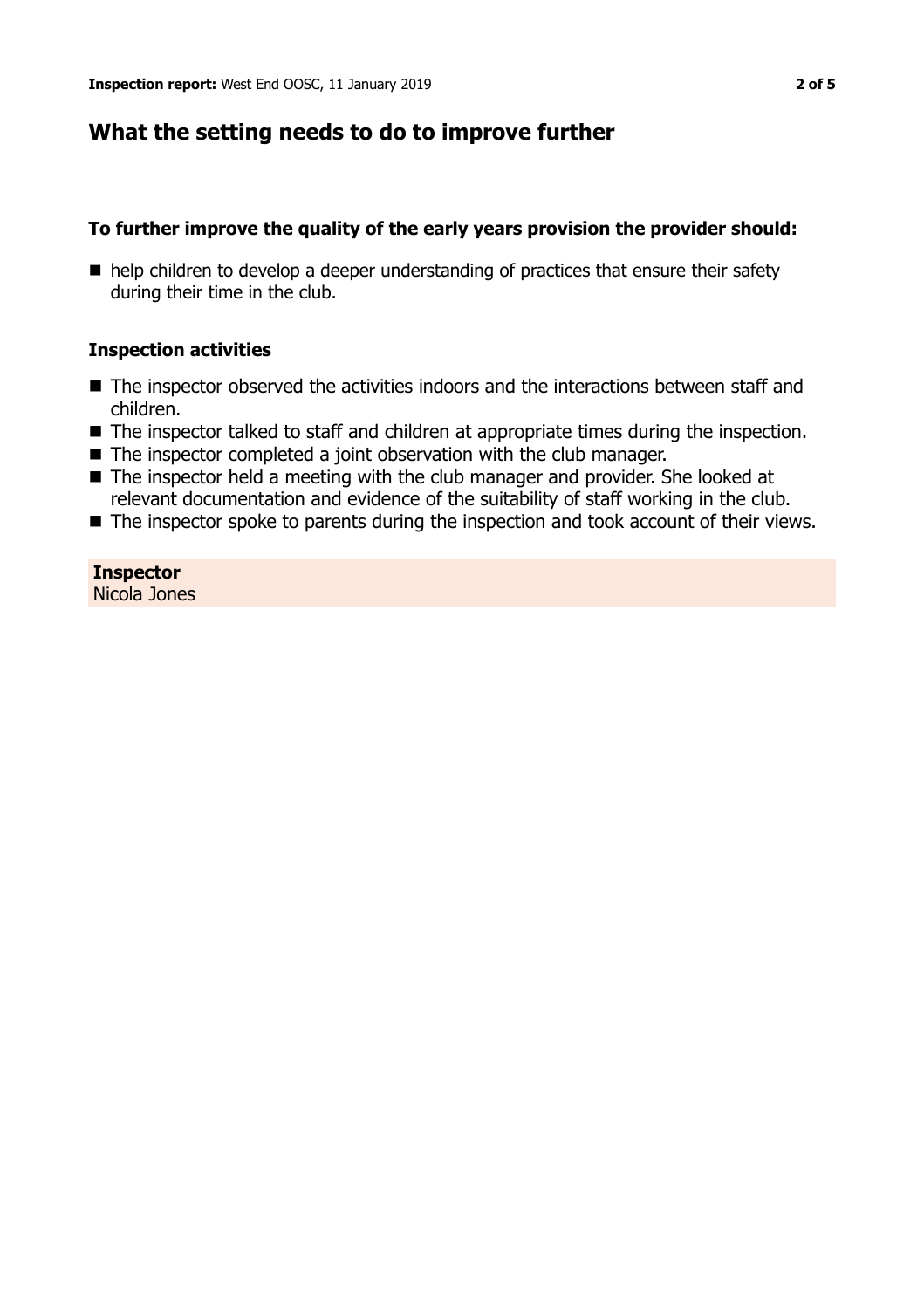## **Inspection findings**

## **Effectiveness of leadership and management is good**

Safeguarding is effective. Children are cared for in a safe, secure environment by staff who place a strong priority on their welfare. Good arrangements are in place when children are collected at the end of the evening. Staff greet parents at the main door and escort them into the club room. Effective procedures, including a password system, are used for when adults, other than parents, collect children. This keeps children safe and protected. Staff have good knowledge of the possible signs of child abuse and are confident in describing how they would respond, should they be concerned about a child's welfare. The provider and manager adopt safe recruitment procedures and hold ongoing discussions with staff to ensure they remain suitable to work with children. Staff are knowledgeable and experienced in working with children of a variety of ages. Ongoing training and supervision meetings help staff to continually improve the quality of their skills. For example, recent training focused on gender has helped staff to consider how they interact with children.

### **Quality of teaching, learning and assessment is good**

Staff support children well as they engage in the stimulating, interesting learning environment. They ask them questions which support their understanding and complement their learning in school. For example, children access the role-play area which is set up around the theme of 'Goldilocks and the Three Bears'. Staff ask children what they can remember about the story, enhancing their ability to recall key events. Staff allow children to take the lead in their play. They observe them as they move into other areas of the room and skilfully makes suggestions, for instance, 'I wonder if you could make a chair for the bears using the building blocks?' Children engage well. They move the blocks into position and continue to role play key events from the story. Partnerships with parents are strong. Staff keep them updated with key experiences children have engaged in and welcome information from parents about what children have been doing at home.

#### **Personal development, behaviour and welfare are good**

Children are happy to attend this warm, welcoming club after their day at school. They are supervised well by staff as they walk the short distance between school and the main club room. On arrival, staff greet children with a smile and offer them a selection of fresh, healthy foods and a wide range of play-based activities. Children either eat immediately or play for a while before sitting down with staff to eat and talk about their day at school. This supports their physical health and helps them to develop strong relationships with staff. Younger children confidently interact with their friends and older peers in the club. They show high levels of motivation as they enjoy creative activities together and interact with each other in the various play spaces provided.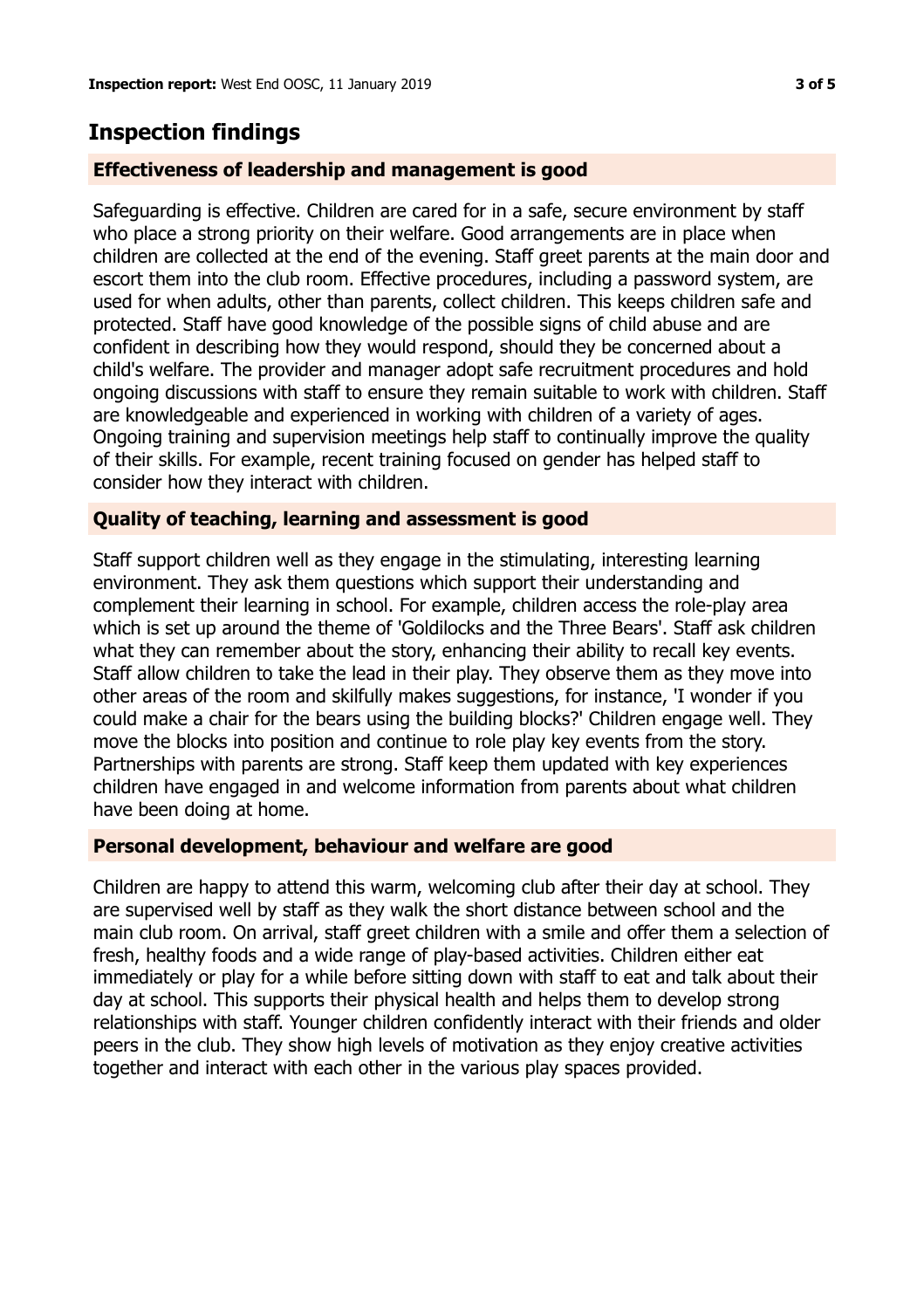## **Setting details**

| Unique reference number                      | 301891                                                                               |  |
|----------------------------------------------|--------------------------------------------------------------------------------------|--|
| <b>Local authority</b>                       | Northumberland                                                                       |  |
| <b>Inspection number</b>                     | 10069660                                                                             |  |
| <b>Type of provision</b>                     | Out-of-school day care                                                               |  |
| <b>Registers</b>                             | Early Years Register, Compulsory Childcare<br>Register, Voluntary Childcare Register |  |
| Day care type                                | Childcare on non-domestic premises                                                   |  |
| <b>Age range of children</b>                 | $3 - 13$                                                                             |  |
| <b>Total number of places</b>                | 24                                                                                   |  |
| Number of children on roll                   | 70                                                                                   |  |
| Name of registered person                    | <b>Trinity Youth Association</b>                                                     |  |
| Registered person unique<br>reference number | RP907418                                                                             |  |
| Date of previous inspection                  | 15 December 2014                                                                     |  |
| <b>Telephone number</b>                      | 07946 495310                                                                         |  |

West End OOSC registered in 1998 and is located in Bedlington, Northumberland. The club employs three members of childcare staff. It opens from Monday to Friday, all year round. Sessions during term time are from 7.30am to 9am and 3pm to 6pm. The club operates during school holidays from 7.30am to 6pm, depending on need.

This inspection was carried out by Ofsted under sections 49 and 50 of the Childcare Act 2006 on the quality and standards of provision that is registered on the Early Years Register. The registered person must ensure that this provision complies with the statutory framework for children's learning, development and care, known as the early years foundation stage.

Any complaints about the inspection or the report should be made following the procedures set out in the quidance *Complaints procedure: raising concerns and making* complaints about Ofsted, which is available from Ofsted's website: www.ofsted.gov.uk. If you would like Ofsted to send you a copy of the guidance, please telephone 0300 123 4234, or email [enquiries@ofsted.gov.uk.](mailto:enquiries@ofsted.gov.uk)